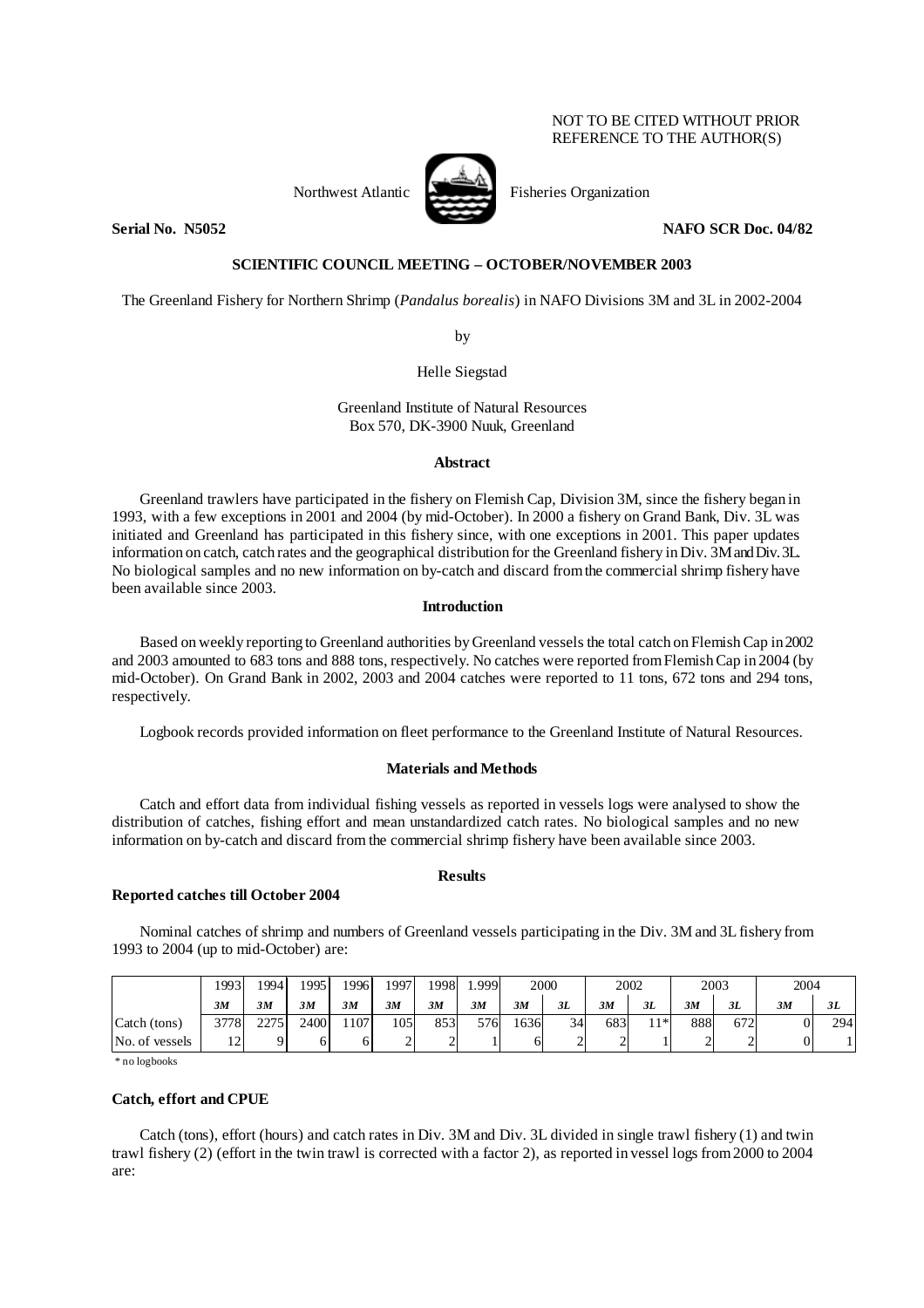| Year | Month       | April |      | May |      | June |      | July |      | August                   |      | September |      | December |      | Total |
|------|-------------|-------|------|-----|------|------|------|------|------|--------------------------|------|-----------|------|----------|------|-------|
|      | Trawl       |       | $2*$ |     | $2*$ |      | $2*$ |      | $2*$ |                          | $2*$ |           | $2*$ |          | $2*$ | $1+2$ |
|      | $2000$ Tons | 15    | 130  | 18  | 369  | 2    | 650  |      | 359  | 3                        | 51   | 2         | 67   |          |      | 1666  |
|      | Hours       | 99    | 644  | 93  | 582  | 6    | 1934 |      | 1184 | 41                       | 354  | 22        | 428  |          |      | 6387  |
|      | kg/hr       | 152   | 202  | 194 | 233  | 333  | 336I |      | 303  | 73                       | 144  | 91        | 157  |          |      | 261   |
|      | $2002$ Tons |       |      | 14  | 246  | ٠    | 388  |      |      |                          |      |           |      |          | -    | 648   |
|      | Hours       |       |      | 21  | 890  | ٠    | 1490 |      |      |                          |      |           |      |          | -    | 2401  |
|      | kg/hr       |       |      | 667 | 276  | ٠    | 260  |      |      |                          |      |           |      |          |      | 270   |
|      | 2003 Tons   |       |      |     | -    |      | 29   | 7    | 466  |                          | 320  |           |      |          | 15   | 837   |
|      | Hours       |       |      |     |      |      | 69   | 11   | 337  | $\overline{\phantom{a}}$ | 1000 |           |      |          | 107  | 2524  |
|      | kg/hr       |       |      |     |      |      | 420  | 636  | 349  |                          | 320  |           |      |          | 140  | 332   |

**3M**

 $2^*$  Effort in dobbelttrawl is corrected with a factor 2

**3L**

| Year          | Month       | April |      | May |      | June |      | July  |       | August |      | December |      | Total |
|---------------|-------------|-------|------|-----|------|------|------|-------|-------|--------|------|----------|------|-------|
|               | Trawl       |       | $2*$ | 1   | $2*$ | -    | $2*$ | 1     | $2*$  |        | $2*$ |          | $2*$ | $1+2$ |
|               | $2000$ Tons | ٠     | 6    |     |      |      |      |       | 28    |        |      |          |      | 34    |
|               | Hours       | ۰     | 3    |     |      |      |      |       | 27    |        |      |          |      | 27    |
|               | kg/hr       | ٠     | 2000 |     |      |      |      | ۰     | 1.037 |        |      |          |      | 1259  |
|               | $2003$ Tons |       |      |     |      |      | ٠    | 262   | 31    |        |      | 23       | 356  | 672   |
|               | Hours       |       |      |     |      |      |      | 112   | 14    |        |      | 17       | 412  | 555   |
|               | kg/hr       |       |      |     |      |      | ٠    | 2.339 | 2.214 |        | -    | 1.353    | 864  | 1.211 |
|               | 2004 Tons   |       |      |     |      |      |      |       | ٠     |        | 294  | ٠        |      | 294   |
|               | Hours       |       |      |     |      |      |      |       |       |        | 185  |          |      | 185   |
| $\sim$ $\sim$ | kg/hr       |       |      |     |      |      |      |       |       |        | 1589 |          |      | 1.589 |

 $2*$  Effort in dobbelttrawl is corrected with a factor 2

 Annual catch and unstandardized catch rates (effort in twin trawl corrected with a factor 2) from the Flemish Cap fishery in the period from 1993 to 2003 are showed in Fig. 1. Overall catch rates decreased from 1993 until 1997, but increased again to record high value 2003.

# **Geographical distribution of the fishery**

Figures 2 and 3 show the geographical distribution of total catches in 2002 and 2003, respectively, as recorded in vessel logs. In 2002 and 2003 the fishery was concentrated at the northern and northeastern part of the Flemish Cap, as in earlier years.

#### **Conclusions**

Unstandardized catch rates at Flemish Cap, NAFO Div. 3M have been increasing since 1999, and reached record high value in 2003. Unstandardized catch rates at Grand Bank, NAFO Div. 3L has been high all years compared with Div. 3M.